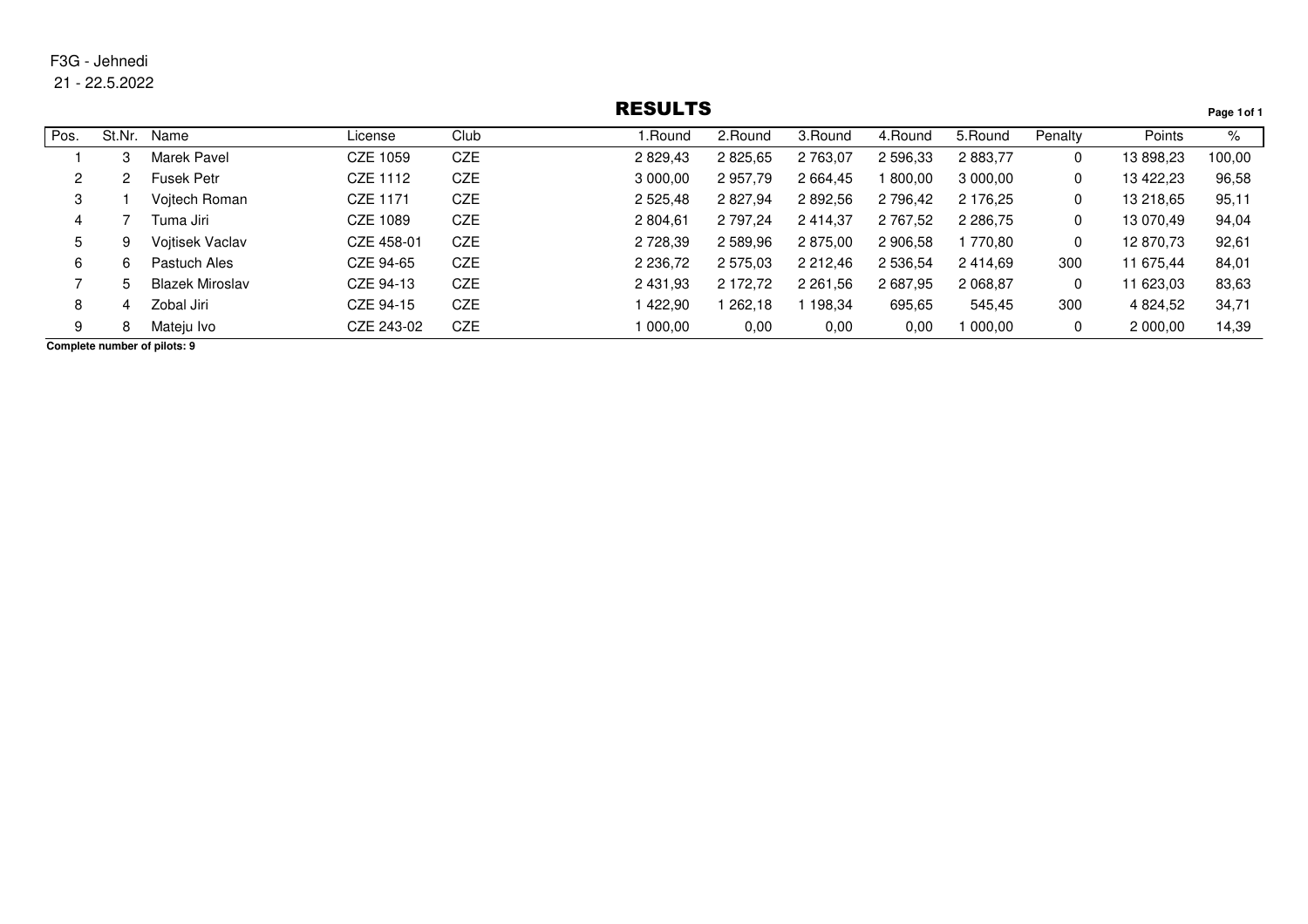#### 21 - 22.5.2022

## RESULTS - 1. Round

**Page 1of 1**

|   | Pos. St.Nr. | Name                   | Duration (A) |         |               | Distance (B)          |      |               | Speed (C)      |       |               | <b>Total</b> | %               | <b>Penalty</b> |          |
|---|-------------|------------------------|--------------|---------|---------------|-----------------------|------|---------------|----------------|-------|---------------|--------------|-----------------|----------------|----------|
|   |             |                        | Time         | Landing | <b>Points</b> | Gr.                   | Laps | <b>Points</b> | Gr.            | Speed | <b>Points</b> | Gr.          | round           |                |          |
|   | 2           | <b>Fusek Petr</b>      | 9:00         | 90      | 000.00        |                       | 27   | 000.00        | 1R1            | 13.99 | 000.00        |              | 3 000,00 100,00 |                | 0        |
|   | 3           | <b>Marek Pavel</b>     | 9:00         | 60      | 000.00        | $\mathbf{2}^{\prime}$ | 16   | 941.18        | 3              | 15.75 | 888.25        |              | 2 829.43        | 94.31          | 0        |
| З |             | Tuma Jiri              | 8:22         | 95      | 995.00        | $\overline{2}$        | 17   | 000.00        | 3              | 17.28 | 809.61        |              | 2 804.61        | 93.49          | 0        |
| 4 | 9           | <b>Voitisek Vaclav</b> | 8:29         | 95      | 958.73        |                       | 17   | 894.74        | $\overline{2}$ | 15.99 | 874.92        |              | 2 728.39        | 90.95          | 0        |
| 5 |             | Voitech Roman          | 8:10         | 95      | 928.57        |                       | 25   | 925,93        | 1R1            | 20.85 | 670.98        |              | 2 5 2 5 . 4 8   | 84.18          | 0        |
| 6 | 5           | <b>Blazek Miroslav</b> | 5:44         | 90      | 723.33        | 2                     | 16   | 941.18        | 3              | 18.23 | 767.42        |              | 2 431.93        | 81.06          | 0        |
|   | 6           | Pastuch Ales           | 4:33         | 90      | 576.19        |                       | 23   | 000.00        |                | 21.18 | 660.53        |              | 2 2 3 6.72      | 74.56          | 0        |
| 8 | 4           | Zobal Jiri             | 0:00         | 0       | 0,00          | 2                     | 18   | 947.37        | 2              | 29.42 | 475.53        |              | 422.90          | 47.43          | 0        |
| 9 | 8           | Mateiu Ivo             | 0:00         | 0       | 0.00          |                       | 19   | 000.00        | 2              | 0.00  | 0.00          |              | 1 000.00        | 33.33          | $\Omega$ |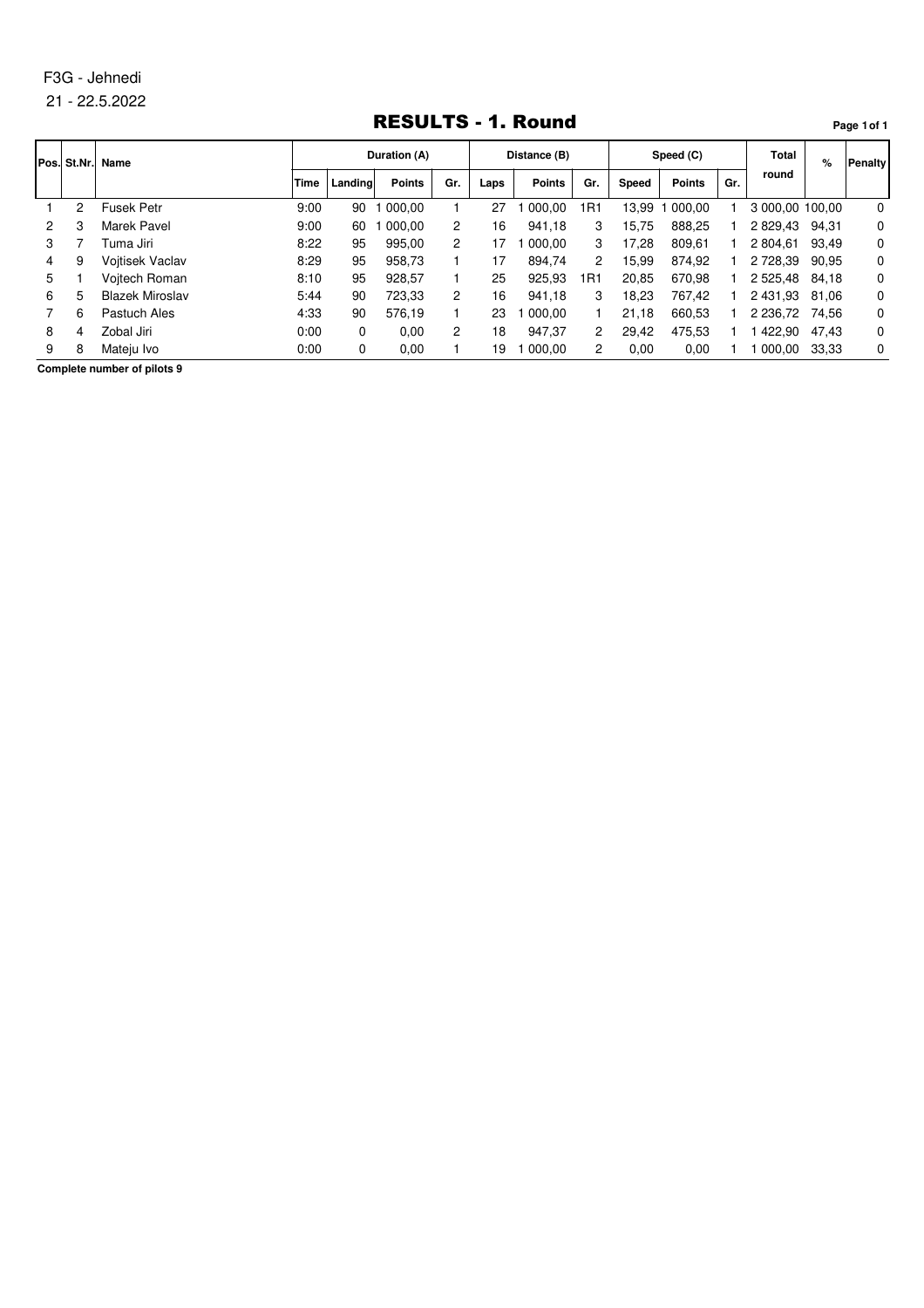#### 21 - 22.5.2022

## RESULTS - 2. Round

**Pos. St.Nr. Name Time Landing Points Laps Points Speed Points % Duration (A) Distance (B) Speed (C) Total round Penalty Points** Gr. Speed Points Gr. 1 2 Fusek Petr 8:18 90 1 000,00 1 25 1 000,00 1 14,45 957,79 1 2 957,79 100,00 0 2 1 Vojtech Roman 8:04 95 984,70 1 23 958,33 2 15,64 884,91 1 2 827,94 95,61 0 3 3 Marek Pavel 6:49 100 865,65 1 24 960,00 1 13,84 1 000,00 1 2 825,65 95,53 0 4 7 Tuma Jiri 8:34 100 1 000,00 2 24 1 000,00 2 17,36 797,24 1 2 797,24 94,57 0 5 9 Vojtisek Vaclav 8:30 0 830,62 2 14 875,00 3 15,65 884,34 1 2 589,96 87,56 0 6 6 Pastuch Ales 6:02 95 744,30 2 16 1 000,00 3 16,66 830,73 1 2 575,03 87,06 0 7 5 Blazek Miroslav 3:04 90 465,99 1 21 875,00 2 16,64 831,73 1 2 172,72 73,46 0 8 4 Zobal Jiri 0:00 0 0,00 1 19 760,00 1 27,56 502,18 1 1 262,18 42,67 0 9 8 Mateju Ivo 0:00 0 0,00 2 0 0,00 3 0,00 0,00 1 0,00 0,00 0

**Complete number of pilots 9**

#### **Page 1of 1**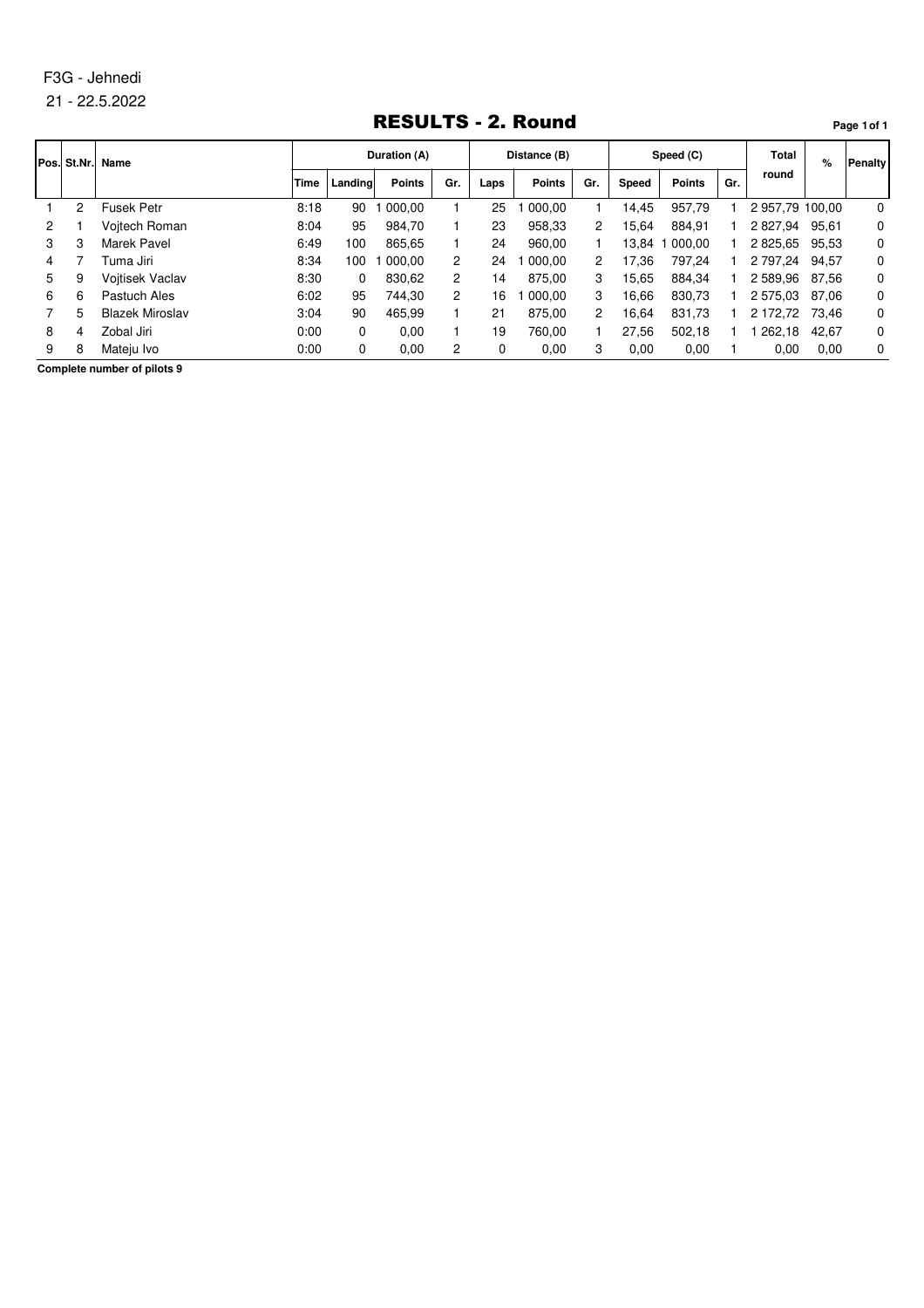#### 21 - 22.5.2022

## RESULTS - 3. Round

**Pos. St.Nr. Name Time Landing Points Laps Points Speed Points % Duration (A) Distance (B) Speed (C) Total round Penalty Points** Gr. Speed Points Gr. 1 1 Vojtech Roman 8:52 85 1 000,00 2 19 1 000,00 3 16,66 892,56 1 2 892,56 100,00 0 2 9 Vojtisek Vaclav 8:25 85 1 000,00 1 21 875,00 1 14,87 1 000,00 1 2 875,00 99,39 0 3 3 Marek Pavel 6:35 90 786,07 2 19 1 000,00 3 15,22 977,00 1 2 763,07 95,52 0 4 2 Fusek Petr 5:09 85 667,80 1 26 1 000,00 4R1 14,92 996,65 1 2 664,45 92,11 0 5 7 Tuma Jiri 3:57 95 562,71 1 24 1 000,00 1 17,46 851,66 1 2 414,37 83,47 0 6 5 Blazek Miroslav 3:36 95 527,12 1 22 846,15 4R1 16,74 888,29 1 2 261,56 78,19 0 7 6 Pastuch Ales 8:26 85 957,86 2 14 736,84 3 28,72 517,76 1 2 212,46 76,49 0 8 4 Zobal Jiri 0:00 0 0,00 1 6 250,00 1 15,68 948,34 1 1 198,34 41,43 0 9 8 Mateju Ivo 0:00 0 0,00 1 0 0,00 2 0,00 0,00 1 0,00 0,00 0

**Complete number of pilots 9**

#### **Page 1of 1**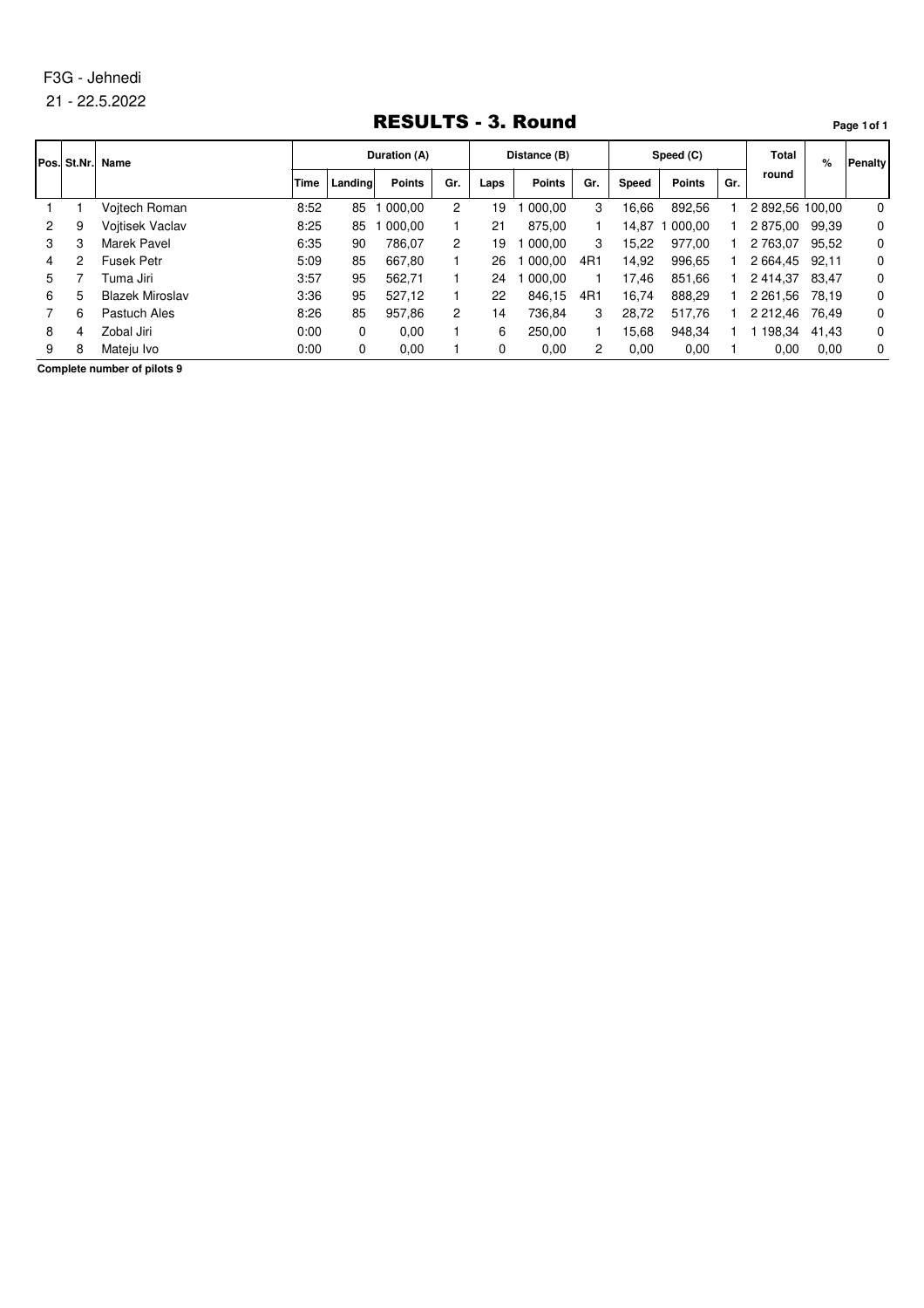#### 21 - 22.5.2022

## RESULTS - 4. Round

**Pos. St.Nr. Name Time Landing Points Laps Points Speed Points % Duration (A) Distance (B) Speed (C) Total round Penalty Points** Gr. Speed Points Gr. 1 9 Vojtisek Vaclav 8:50 95 978,09 1 25 1 000,00 4R1 17,06 928,49 1 2 906,58 100,00 0 2 1 Vojtech Roman 9:03 95 998,44 1 23 1 000,00 1 19,85 797,98 1 2 796,42 96,21 0 3 7 Tuma Jiri 8:59 100 1 000,00 1 20 869,56 1 17,64 897,96 1 2 767,52 95,22 0 4 5 Blazek Miroslav 6:52 100 917,56 2 22 880,00 4R1 17,79 890,39 1 2 687,95 92,48 0 5 3 Marek Pavel 5:56 0 637,99 2 23 958,34 2 15,84 1 000,00 1 2 596,33 89,33 0 6 6 Pastuch Ales 7:57 95 895,15 1 18 750,00 2 17,77 891,39 1 2 536,54 87,27 300 7 2 Fusek Petr 7:43 95 1 000,00 2 20 800,00 4R1 0,00 0,00 1 1 800,00 61,93 0 8 4 Zobal Jiri 0:00 0 0,00 1 16 695,65 1 0,00 0,00 1 695,65 23,93 300 9 8 Mateju Ivo 0:00 0 0,00 2 0 0,00 3 0,00 0,00 1 0,00 0,00 0

**Complete number of pilots 9**

#### **Page 1of 1**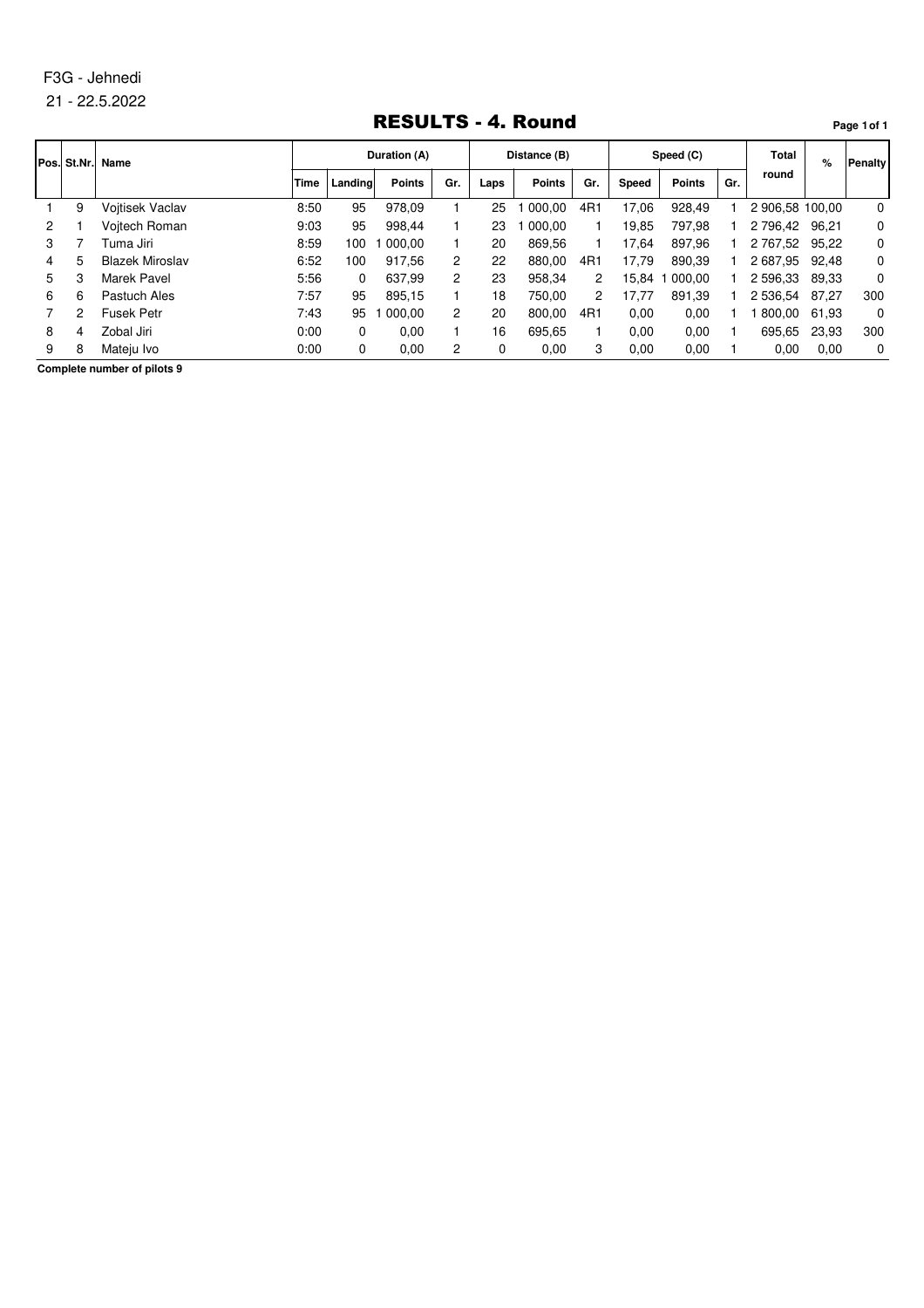#### 21 - 22.5.2022

## RESULTS - 5. Round

**Page 1of 1**

**Pos. St.Nr. Name Time Landing Points Laps Points Speed Points % Duration (A) Distance (B) Speed (C) Total round Penalty Points** Gr. Speed Points Gr. 1 2 Fusek Petr 8:51 90 1 000,00 2 28 1 000,00 2 13,99 1 000,00 1 3 000,00 100,00 0 2 3 Marek Pavel 8:42 100 1 000,00 1 22 1 000,00 3 15,83 883,77 1 2 883,77 96,13 0 3 6 Pastuch Ales 8:35 90 972,67 1 10 1 000,00 4 31,65 442,02 1 2 414,69 80,49 0 4 7 Tuma Jiri 3:35 70 458,94 2 16 1 000,00 4R1 16,90 827,81 1 2 286,75 76,22 0 5 1 Vojtech Roman 3:56 0 380,03 2 9 900,00 4 15,61 896,22 1 2 176,25 72,54 0 6 5 Blazek Miroslav 7:29 90 866,56 1 16 727,27 3 29,45 475,04 1 2 068,87 68,96 0 7 9 Vojtisek Vaclav 0:00 0 0,00 1 16 1 000,00 4R1 18,15 770,80 1 1 770,80 59,03 0 8 8 Mateju Ivo 0:00 0 0,00 3 16 1 000,00 4R1 0,00 0,00 1 1 000,00 33,33 0 9 4 Zobal Jiri 0:00 0 0,00 3 12 545,45 3 0,00 0,00 1 545,45 18,18 0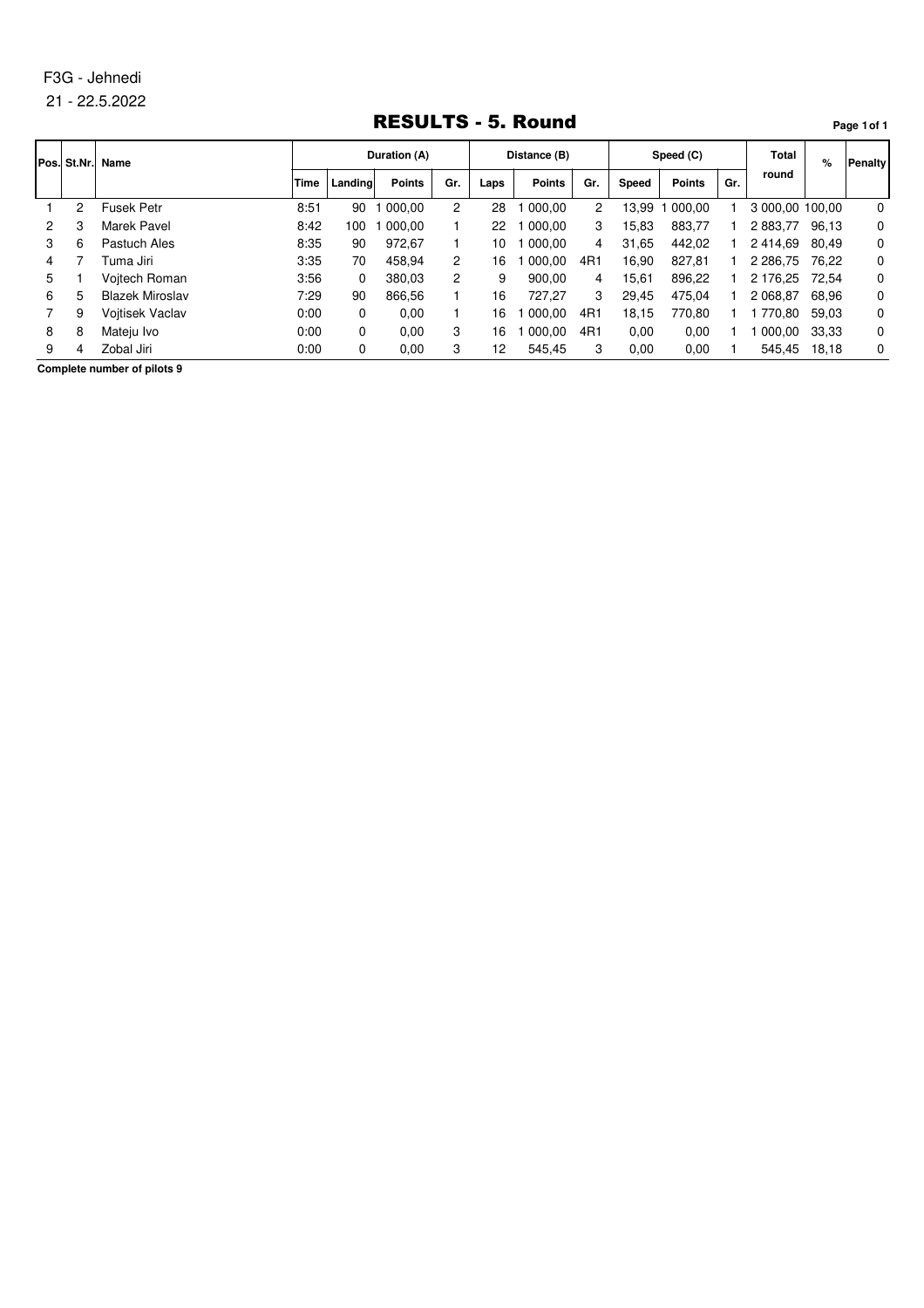# **Best in Duration (A)**

**Page 1of 1**

|    | Pos. St.Nr. | Name                   | l.Round | 2.Round | 3.Round | 4. Round | 5. Round | Points   | %      |
|----|-------------|------------------------|---------|---------|---------|----------|----------|----------|--------|
|    | 2           | Fusek Petr             | 000.00  | 000.00  | 667.80  | 000.00   | 000.00   | 4 667.80 | 100.00 |
| 2  |             | Voitech Roman          | 928,57  | 984,69  | 000,00  | 998,44   | 380,03   | 4 291.73 | 91,94  |
| 3  | 3           | Marek Pavel            | 000.00  | 865,65  | 786,06  | 637,99   | 000.00   | 4 289.70 | 91,90  |
| 4  | -6          | Pastuch Ales           | 576,19  | 744.30  | 957,86  | 895,15   | 972.67   | 4 146.17 | 88,82  |
| 5. |             | Tuma Jiri              | 995,00  | 000.00  | 562.71  | 000.00   | 458,94   | 4 016.65 | 86,05  |
| 6  | 9           | Voitisek Vaclav        | 958,73  | 830,62  | 000.00  | 978,09   | 0.00     | 3 767.44 | 80,71  |
|    | 5           | <b>Blazek Miroslav</b> | 723,33  | 465,99  | 527,12  | 917,56   | 866,56   | 3 500,56 | 74,99  |
| 8  | 4           | Zobal Jiri             | 0.00    | 0.00    | 0.00    | 0.00     | 0.00     | 0.00     | 0.00   |
| 8  | 8           | Mateju Ivo             | 0.00    | 0.00    | 0.00    | 0,00     | 0.00     | 0,00     | 0,00   |
|    |             |                        |         |         |         |          |          |          |        |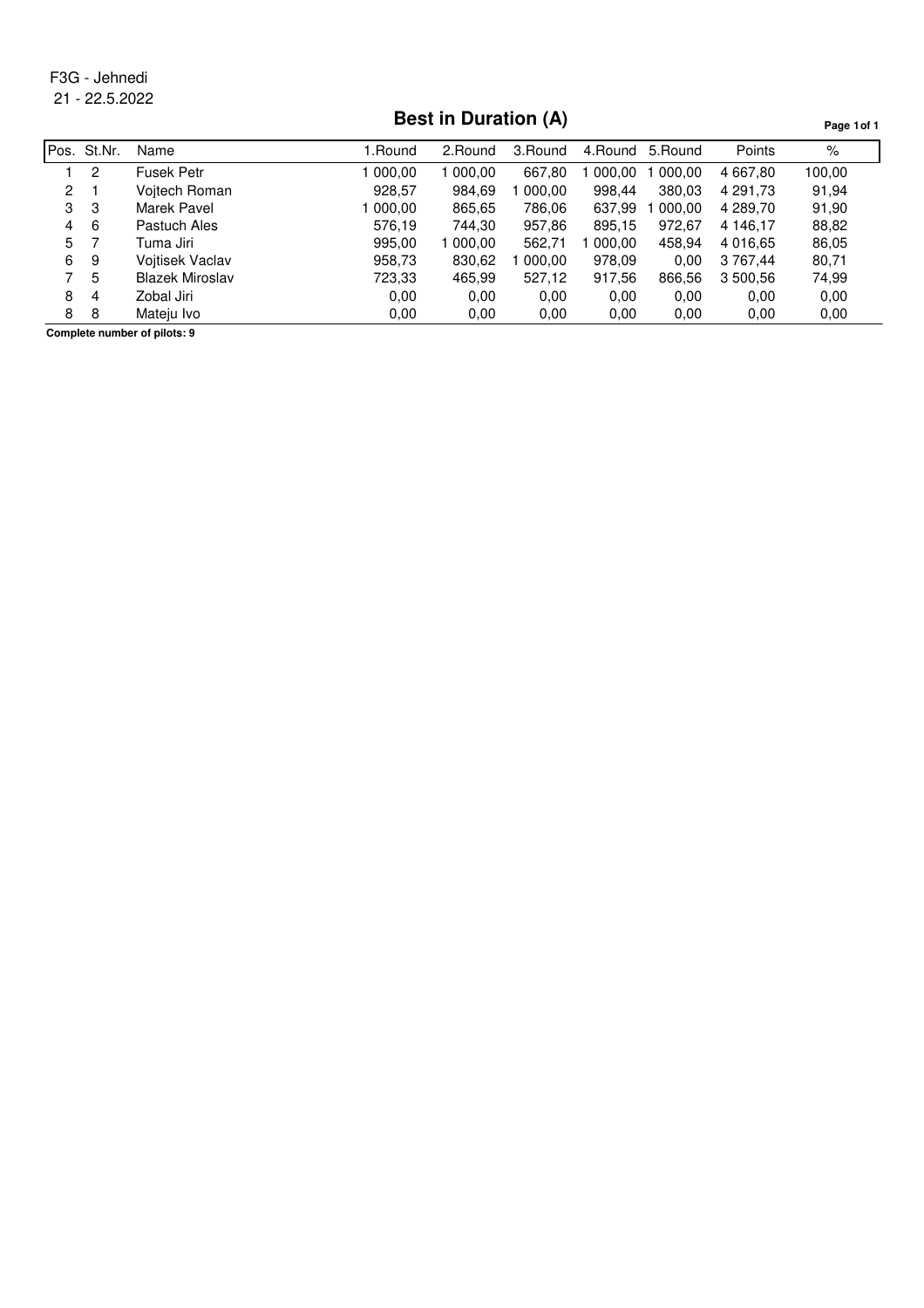# **Best in Distance (B) - Laps**

**Page 1of 1**

| Pos. | St.Nr. | Name                   | 1.Round | 2.Round | 3.Round | 4. Round | 5.Round | Laps | %      |
|------|--------|------------------------|---------|---------|---------|----------|---------|------|--------|
|      | 2      | <b>Fusek Petr</b>      | 27      | 25      | 26      | 20       | 28      | 126  | 100,00 |
| 2    | 3      | Marek Pavel            | 16      | 24      | 19      | 23       | 22      | 104  | 82,54  |
| 3    |        | Tuma Jiri              | 17      | 24      | 24      | 20       | 16      | 101  | 80,16  |
| 4    | 9      | <b>Voitisek Vaclav</b> | 17      | 14      | 21      | 25       | 23      | 100  | 79,37  |
| 5    |        | Vojtech Roman          | 25      | 23      | 19      | 23       | 9       | 99   | 78,57  |
| 6    | 5      | <b>Blazek Miroslav</b> | 16      | 21      | 22      | 22       | 16      | 97   | 76,98  |
|      | 6      | Pastuch Ales           | 23      | 16      | 14      | 18       | 10      | 81   | 64,29  |
| 8    | 4      | Zobal Jiri             | 18      | 19      | 6       | 16       | 12      | 71   | 56,35  |
| 9    | 8      | Mateju Ivo             | 19      |         | 0       | 0        | 16      | 35   | 27,78  |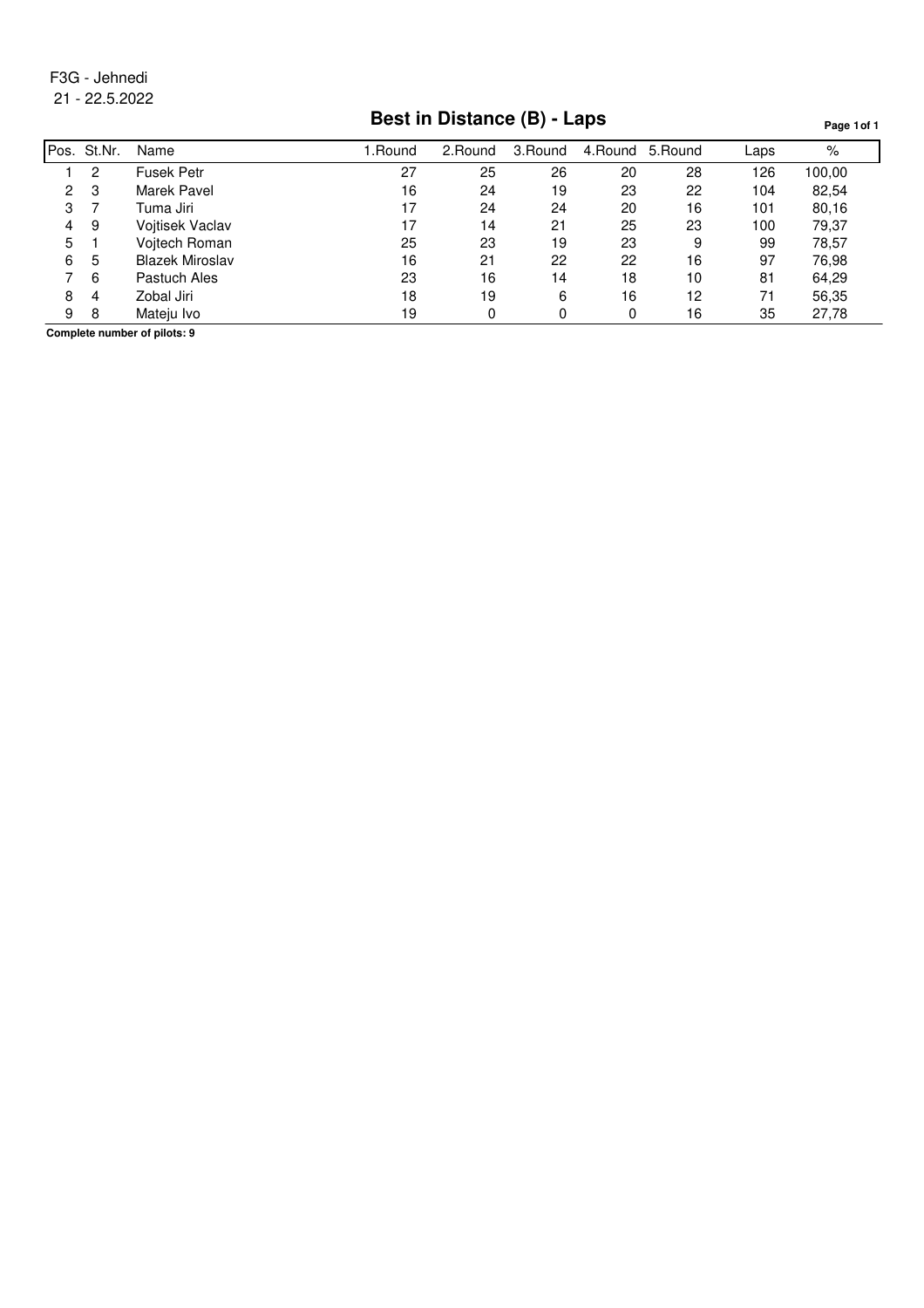# **Best in Distance (B) - Points**

**Page 1of 1**

|                | Pos. St.Nr. | Name            | l .Round | 2.Round | 3.Round | 4.Round | 5. Round | Points        | %      |
|----------------|-------------|-----------------|----------|---------|---------|---------|----------|---------------|--------|
|                |             | Tuma Jiri       | 000.00   | 000.00  | 000.00  | 869.57  | 000.00   | 4 869.57      | 100.00 |
| $\overline{2}$ | 3           | Marek Pavel     | 941,18   | 960,00  | 000,00  | 958,33  | 000,00   | 4 859,51      | 99,79  |
| 3              | 2           | Fusek Petr      | 000.00   | 000.00  | 000.00  | 800.00  | 000.00   | 4 800.00      | 98,57  |
| 4              |             | Voitech Roman   | 925,93   | 958,33  | 000,00  | 000.00  | 900.00   | 4 784.26      | 98,25  |
| 5              | 9           | Voitisek Vaclav | 894,74   | 875,00  | 875,00  | 000.00  | 000,00   | 4 644.74      | 95,38  |
| 6              | 6           | Pastuch Ales    | 000.00   | 000,00  | 736,84  | 750.00  | 000.00   | 4 4 8 6 . 8 4 | 92,14  |
|                | 5           | Blazek Miroslav | 941,18   | 875,00  | 846,15  | 880,00  | 727.27   | 4 269.60      | 87,68  |
| 8              | 4           | Zobal Jiri      | 947,37   | 760,00  | 250,00  | 695,65  | 545,45   | 3 198,48      | 65,68  |
| 9              | 8           | Mateju Ivo      | 000.00   | 0.00    | 0.00    | 0.00    | 000,00   | 2 000,00      | 41,07  |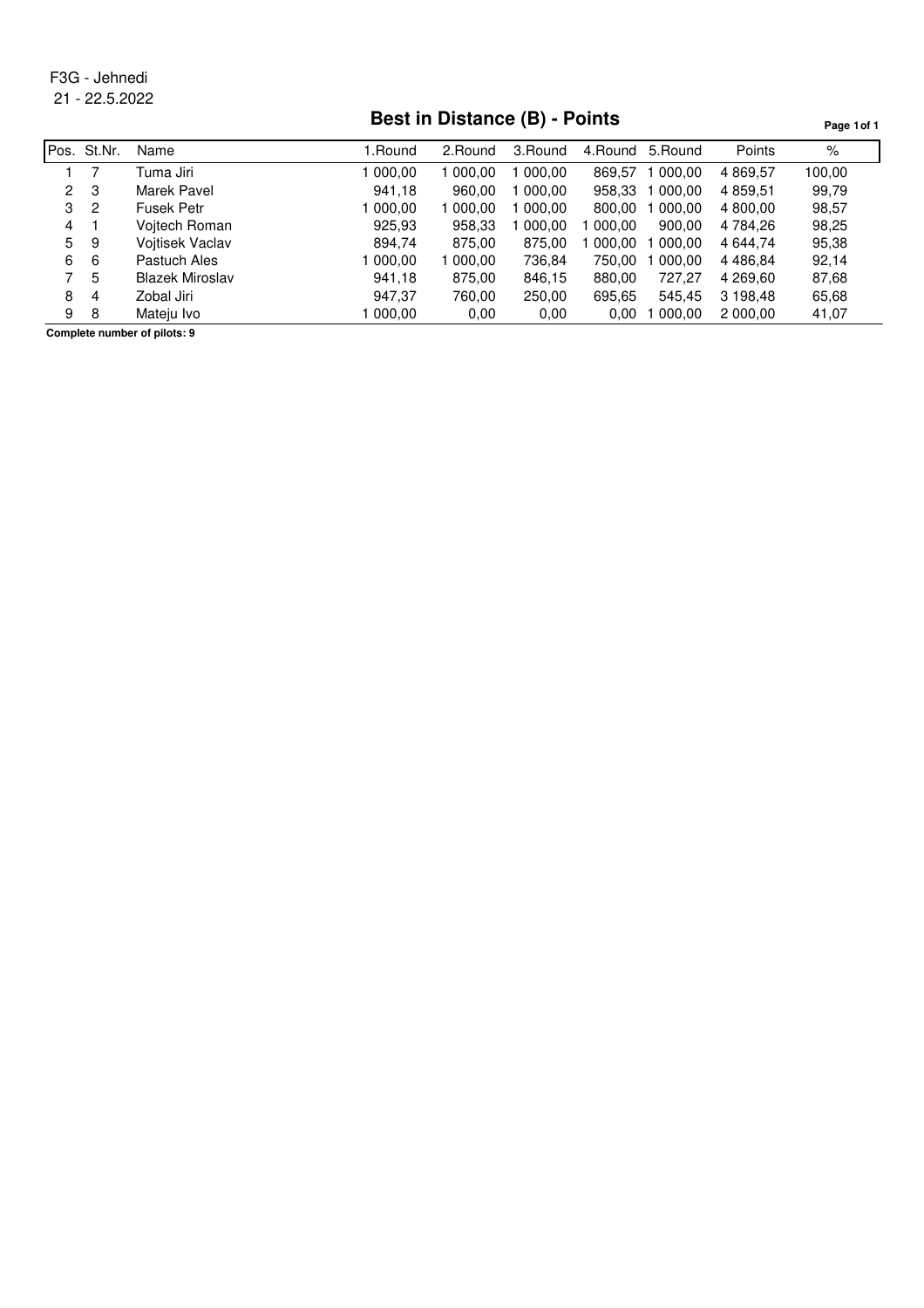## **Best in Speed (C)**

**Page 1of 1**

Pos. St.Nr. Name **1.Round 2.Round 3.Round 4.Round 5.Round Average** % 3 Marek Pavel 15,75 13,84 15,22 15,84 15,83 15,30 100,00 9 Vojtisek Vaclav 15,99 15,65 14,87 17,06 18,15 16,34 93,59 7 Tuma Jiri 17,28 17,36 17,46 17,64 16,90 17,33 88,27 1 Vojtech Roman 20,85 15,64 16,66 19,85 15,61 17,72 86,31 5 Blazek Miroslav 18,23 16,64 16,74 17,79 29,45 19,77 77,37 6 Pastuch Ales 21,18 16,66 28,72 17,77 31,65 23,20 65,94 Fusek Petr 13,99 14,45 14,92 0,00 13,99 14,34 NC Zobal Jiri 29,42 27,56 15,68 0,00 0,00 24,22 NC Mateju Ivo 0,00 0,00 0,00 0,00 0,00 0 NC